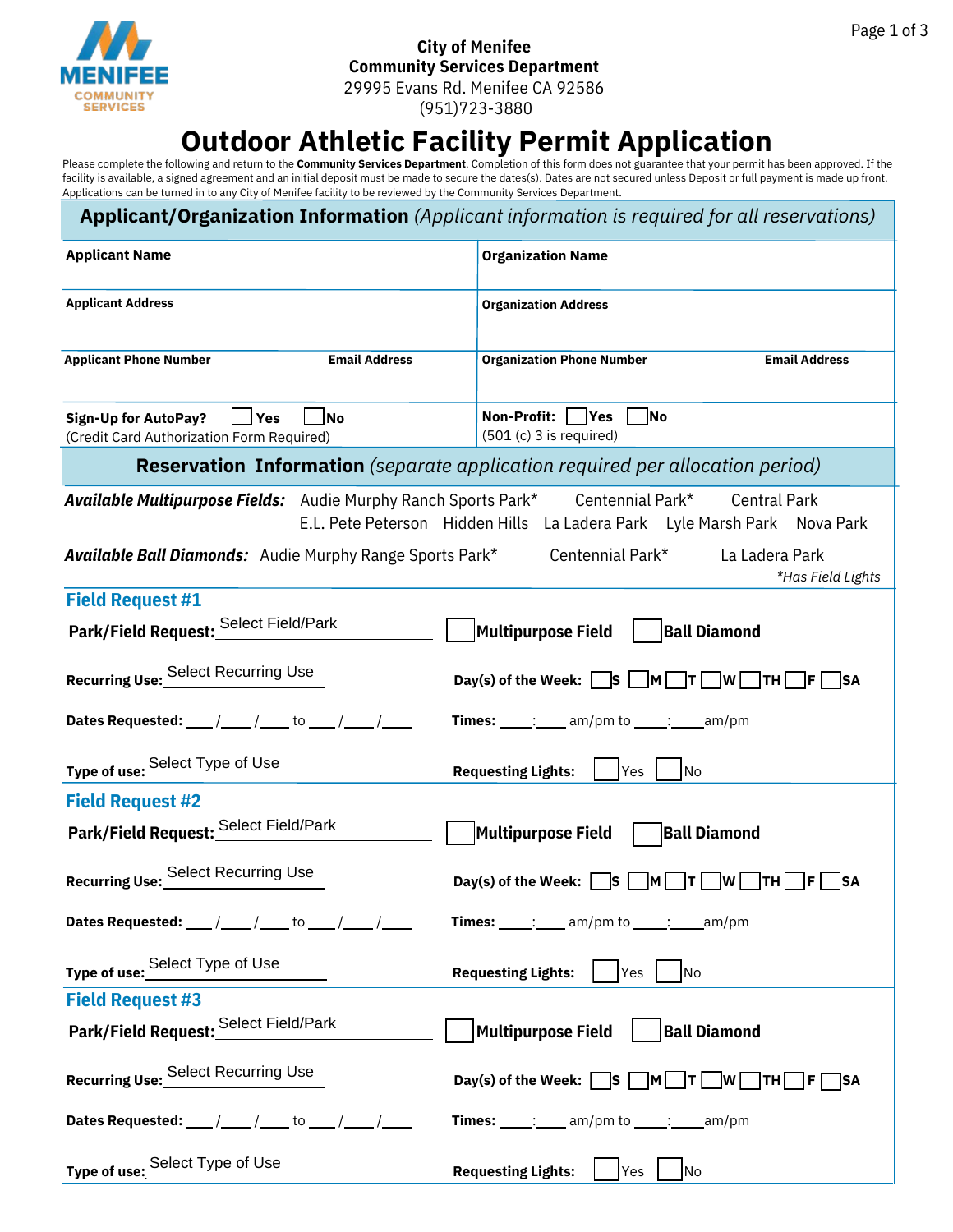

#### **City of Menifee Community Services Department** 29995 Evans Rd. Menifee CA 92586 (951)723-3880

# **Outdoor Athletic Field Permit Requirements and Policies**

## **Application Guidelines**

•Applicants must be 18 years of age or older and provide valid identification.

•The Fall/Winter Field Allocation period runs **August 1-January 31**

•The Spring/Summer Allocation period runs **February 1- July 31**

•Applicant or representative of the organization MUST be present the entire duration of practices and have a valid permit on hand at all times.

•Applicant must abide by all federal and state laws as well as City of Menifee Policies, Procedures and Ordinances.

•3rd party applications will not be accepted. Organization Representatives/Individuals applying for the event must make the payment and/or deposit and sign the required documents.

•The time of your permit is the time you have access to the fields. Please do not ask individuals to vacate the fields before your permitted time(s).

•Applicant accepts field/facility in their current condition when applying for outdoor athletic facilities.

•Field reservations MUST end no later than 10:00pm and start no earlier than 7:00am.

•A separate outdoor Athletic Field Permit Application must be used for each allocation period

## **Fee Payments, Deposit, and Cancellation Policy**

#### **Fees**

**Full payment** is required upfront for all one time rentals. Field reservations will be billed **monthly** for all recurring allocation dates. Leagues may request to **pay in full** for all approved allocations *(Full payment will be due at the start of the allocation period).* Leagues will be billed for all requested dates/times approved during the allocation period. **Fees are determined based on City Group qualifications.** *(See Field Policy for Group Definitions)*

**Light** fees will be billed as determined by the approved lights schedule and MUSCO control link. **Fees are determined based on City Group qualifications.** *(See Field Policy for Group Definitions)*

#### **Deposit**

An initial **deposit of \$50** is required per park request in order to secure any recurring allocation dates. Deposit must be submitted with application. **Full payment** is required upfront for all one time rental applications.

**Refund for deposit** will be issued as a credit on the last month's allocation invoice if the deposit was not forfeited during the reservation. *(Refer to field policy for actions which constitute a forfeit of your deposit)*

#### **Cancellation Policy**

**72 hour cancellation policy** - No refunds will be issued for any cancellations made within 72 hours of any field reservation. Full payment for allocation will be due. If a league is found to not be using a designated field, a three-strike policy regarding abandonment will be implemented and the field will be re-allocated. *(Refer to field policy for details)* \$55.00 service fee will be charged on all returned checks.

#### **I understand the Fee Payments, Deposit and Cancellation Policy:**

#### **Additional Requirements due at time of Application** *(Organizations/Sports Leagues requesting recurring use)*

#### **For Sports Leagues Requesting Practice/Game Field Usage**

- 
- 1. Non-Profit Designation Letter (only required if applying as a non-profit)<br>
2. Insurance Listing the City of Menifee as additionally insured (29844 Haun Kerelling the City of Menifee as additionally insured (29844 Haun K 2. Insurance Listing the City of Menifee as additionally insured (29844 Haun Road, Menifee CA 92586)

# *Required for All public use, league play and organization use. (Private resident use excluded)* 5. MUSCO Control Link User Agreement *(Required if requesting light access)*

- 
- 4. Current Roster (to indicate proof of residency) 3. Organization Contacts<br>4. Current Roster (to indicate<br>5. MUSCO Control Link User A<br>6. Copy of Valid CA ID<br>7. Deposits
- 
- 
- 7. Deposits

#### **Outside Vendors Pre-Approval** *(for Opening Day Events, Game Days, & Fundraisers)*

All outside vendors will require additional permits. Contact Community Services Department for additional information.

**I understand the Additional Requirements:**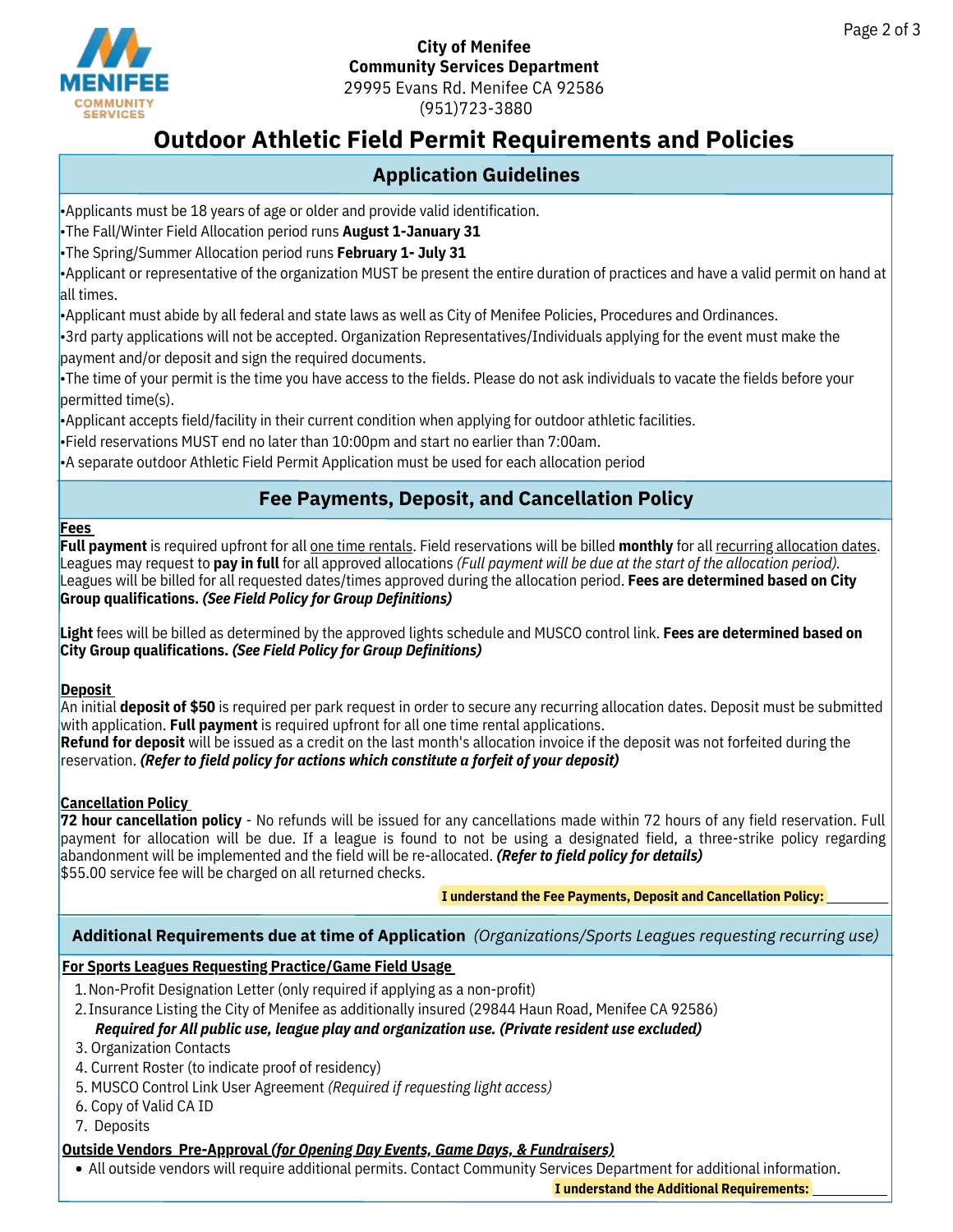

#### **City of Menifee Community Services Department** 29995 Evans Rd. Menifee CA 92586 (951)723-3880

# **Outdoor Athletic Field Permit Requirements and Policies**

### **Release from Liability and Indemnification**

In consideration for participating in the activity(ies) listed above, I hereby waive, release and discharge any and all claims for damages for bodily injury, personal injury, death, or property damage which I may have or which may hereafter accrue as a result of my participation in the activity(ies). This release is intended to discharge, in advance, the City of MENIFEE, its officers, officials, employees, agents, and volunteers from and against any and all liability arising out of, or connected in any way with, my participation in said activity, even though that liability may arise out of negligence on the part of the City its officers, officials, employees, agents, and volunteers. I understand that the above activity may be of a hazardous nature and/or include physical and/or strenuous exercise or activity; that serious accidents may occur during the above described activity; and that participants in the above described activity may sustain bodily injury, personal injury and/or property damage as a consequence thereof. Those hazards include, but are no t limited to, exposure to the elements, sprains, strains, cuts or contusions associated with strenuous work or the use of tools; over exertion; walking on uneven ground, lifting materials or unpredictable acts by others. Knowing the risks involved, nevertheless, I have voluntarily applied to participate in the above described activity and I hereby agree to assume any and all risks of injury or death and to release the City of MENIFEE, its officer, officials, employees, agents, and volunteers, who through negligence or any other act or omission might otherwise be liable to me.

I further understand and agree that this waiver, release, and assumption of risks is to be binding to my heirs and assigns. I further agree to indemnify, defend and hold the City of MENIFEE its officers, officials, employees, agents, and volunteer's harmless from any loss, liability, claim, damage, or expense which may incur as a result of my participation in the above described activity.

**Photo & Video Taping Release**: I hereby give my express and unconditional permission and consent to City of MENIFEE to use videotaped or photographed images of me or said minor or otherwise use the name or my likeness or that of said minor for use in the City's publicity or public relations materials and I will not seek any fee or other form of compensation of any type or amount for such use. I hereby give up any rights that I or said minor may have to inspect or approve my images, name or likeness or that of said minor including any advertising copy, printed matter, website or other media or material in which my images, name or likeness or that of said minor.

#### **Assumption of Risk and the Waiver of Liability Relating to the Coronavirus/COVID-19**

The novel coronavirus, COVID-19, has been declared a worldwide pandemic by the World Health Organization. COVID-19 is extremely contagious and is believed to spread mainly from person-to-person contact. As a result, federal, state, and local governments and federal and state health agencies recommend social distancing and have, in many locations, prohibited the congregation of groups of people. While COVID-19 can cause mild symptoms in some individuals, it can lead to severe illness and even death in others. Adults over age 65 and people of any age with serious underlying medical conditions including, but not limited to, HIV, asthma and other respiratory conditions, and pregnancy, may be a higher risk for more serious complications from COVID-19.

By signing this agreement, I acknowledge the contagious nature of COVID-19 and voluntarily assume the risk that participants may be exposed to or infected by COVID-19 by attending the City of MENIFEE Programs and Activities and that such exposure or infection may result in personal injury, illness, permanent disability, and death. I understand that the risk of becoming exposed to or infected by COVID-19 by attending City of MENIFEE Programs and activities may result from the actions, omissions, or negligence of myself and others, including, but not limited to, City of MENIFEE employees, volunteers, and program participants and their families.

I voluntarily agree to assume all of the foregoing risks and accept sole responsibility for any injury to my child(ren) or myself (including, but not limited to, personal injury, disability, and death), illness, damage, loss, claim, liability, or expense, of any kind, that I or my child(ren) may experience or incur in connection with my child(ren)'s participation in this Program. On my behalf, and on behalf of my organization, I hereby release, covenant not to sue, discharge, and hold harmless the City, its employees, agents, and representatives, of and from the Claims, including all liabilities, claims, actions, damages, costs or expenses of any kind arising out of or relating thereto. I understand and agree that this release includes any Claims based on the actions, omissions, or negligence of the City, its employees, agents, and representatives, whether a COVID-19 infection occurs before, during, or after participation in any City program.

#### **I have read and fully understand the release from liability.**

| I have read and fully understand the release from liability.                                                                                                                                                                                                                                                                                                                                                                                                                                                                                                                                                         |                                                                             |                                       |  |  |
|----------------------------------------------------------------------------------------------------------------------------------------------------------------------------------------------------------------------------------------------------------------------------------------------------------------------------------------------------------------------------------------------------------------------------------------------------------------------------------------------------------------------------------------------------------------------------------------------------------------------|-----------------------------------------------------------------------------|---------------------------------------|--|--|
| <b>Print Name:</b>                                                                                                                                                                                                                                                                                                                                                                                                                                                                                                                                                                                                   | <u>Signature: Engineering Signature: Engineering Signature: Engineering</u> | Date: <b>Exercise Service Service</b> |  |  |
| <b>Cleaning Policy and Facility Use Requirements</b>                                                                                                                                                                                                                                                                                                                                                                                                                                                                                                                                                                 |                                                                             |                                       |  |  |
| Facility must be left in the same condition that it was presented to the applicant party prior to the beginning of use in order to receive<br>full deposit back. All trash/debris/decorations must be disposed of in trash bins located around City of Menifee Athletic Fields<br>Applicant is responsible for the care and cleaning of the facility and repair and/or reimbursement to the City for any damages to<br>$\bullet$<br>Community Services Department facilities and or equipment. Cost of damages will deducted from the deposit and additional expenses<br>may be charged if additional damages occur. |                                                                             |                                       |  |  |
| I understand the Cleaning Policy and Facility Use Requirements:                                                                                                                                                                                                                                                                                                                                                                                                                                                                                                                                                      |                                                                             |                                       |  |  |
| <b>Athletic Field Allocation Policy</b>                                                                                                                                                                                                                                                                                                                                                                                                                                                                                                                                                                              |                                                                             |                                       |  |  |
| , acknowledge that I have received, read, and understand the City of Menifee Athletic Field Allocation Policy. I<br>understand that it is my responsibility to comply with and implement all of the policies and procedures included in the policy document.                                                                                                                                                                                                                                                                                                                                                         |                                                                             |                                       |  |  |
| Signature:                                                                                                                                                                                                                                                                                                                                                                                                                                                                                                                                                                                                           |                                                                             | Date: <u>Date:</u>                    |  |  |
| <b>Agreement</b>                                                                                                                                                                                                                                                                                                                                                                                                                                                                                                                                                                                                     |                                                                             |                                       |  |  |
| I have read, understand and agree to comply with all of the above stated policies and requirements. I understand that in not<br>complying with any of the above policies that my reservation permit can be voided resulting in a cancellation of my<br>reservation.                                                                                                                                                                                                                                                                                                                                                  |                                                                             |                                       |  |  |

**Signature:**

**Date:**